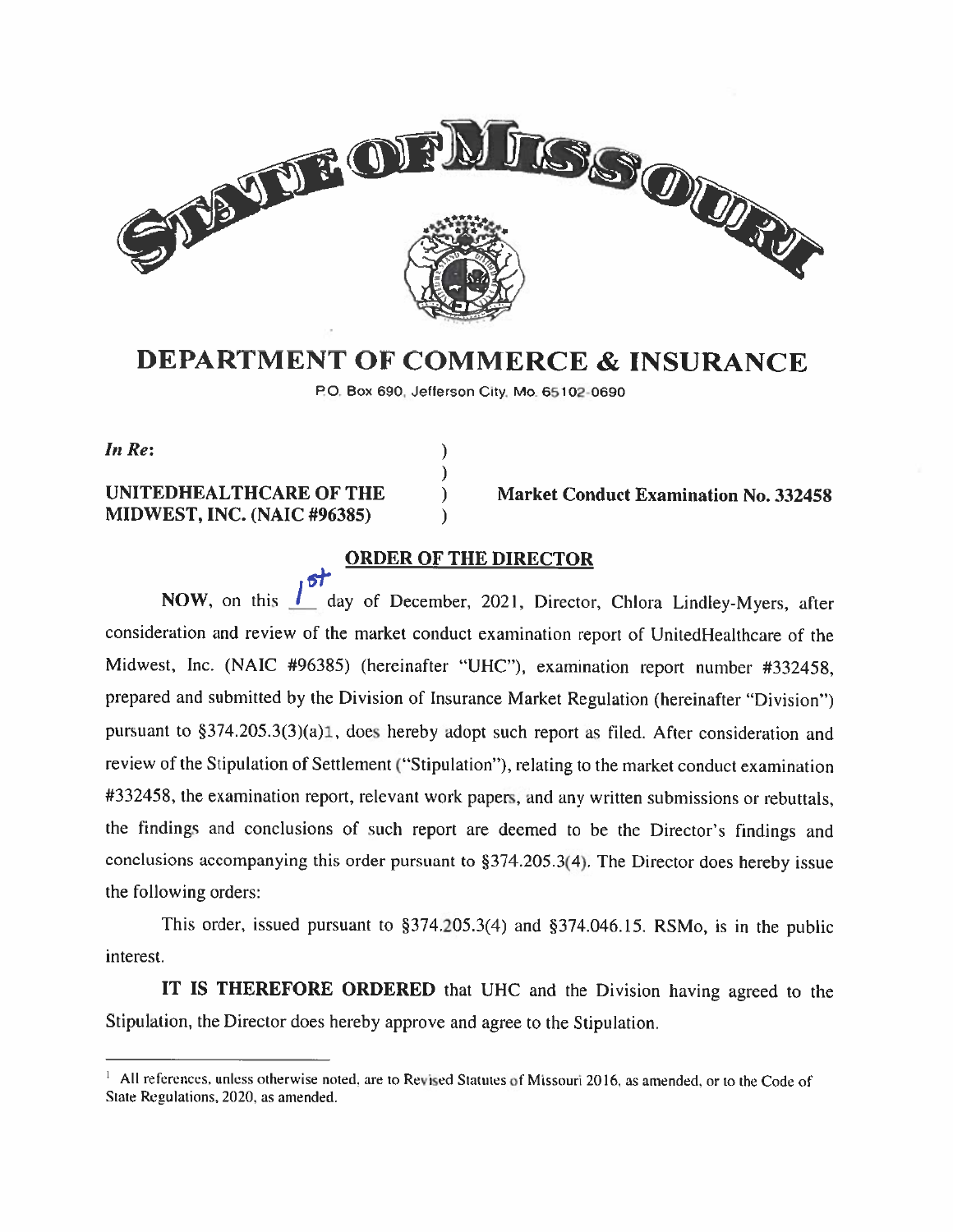IT IS FURTHER ORDERED that UHC shall not engage in any of the violations of law and regulations set forth in the Stipulation. shall implement procedures to <sup>p</sup>lace it in full compliance with the requirements in the Stipulation and the statutes and regulations of the State of Missouri, and to maintain those corrective actions at all times, and shall fully comply with all terms of the Stipulation.

#### IT IS SO ORDERED.

IN WITNESS WHEREOF, I have hereunto set my hand and affixed the seal of my office in Jefferson City, Missouri, this  $\frac{1}{2}$  day of December, 2021.



Chlora Lindley-M Director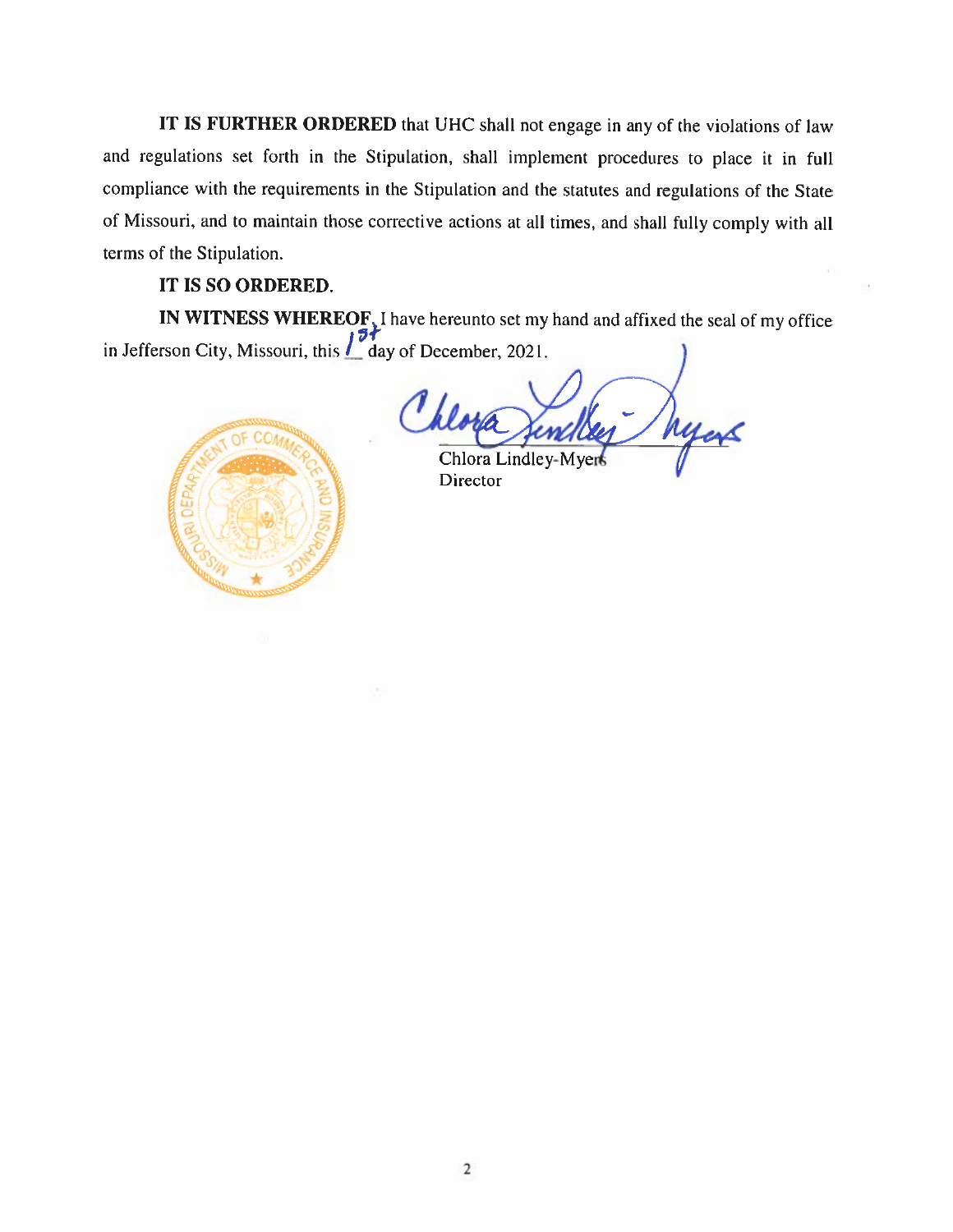#### **IN THE DEPARTMENT OF COMMERCE AND INSURANCE STATE OF MISSOURI**

**) )**  ) **)** 

*In Re:* 

#### **UNITEDHEALTHCARE OF THE MIDWEST, INC. (NAIC #96385)**

**Market Conduct Examination No. 332458** 

#### **STIPULATION OF SETTLEMENT**

It is hereby stipulated and agreed by the Division of Insurance Market Regulation (hereinafter, the "Division"), and UnitedHealthcare of the Midwest, Inc. (hereinafter "UHC"), as follows:

WHEREAS, the Division is a unit of the Missouri Department of Commerce and Insurance (hereinafter, the "Department"), an agency of the State of Missouri, created and established for administering and enforcing all laws in relation to insurance companies doing business in the State of Missouri;

**WHEREAS,** UHC has been granted a certificate of authority to transact the business of insurance in the State of Missouri;

WHEREAS, the Division conducted a market conduct examination of UHC, examination #332458;and

WHEREAS, based on the market conduct examination of UHC, the Division alleges that:

1. In two instances involving first and second level grievances, UHC upheld its original decision to pay two ambulance claims **in** a manner that was inconsistent with its procedures and the certificate of coverage in violation of  $\S 376.1367<sup>1</sup>$  and 20 CSR 400-7.100, and implicating the provisions of §375.1007(3) and §375.1007(4).

 $1$  All references, unless otherwise noted, are to Missouri Revised Statutes 2016, as amended or to the Code of State Regulations, 2020, as amended.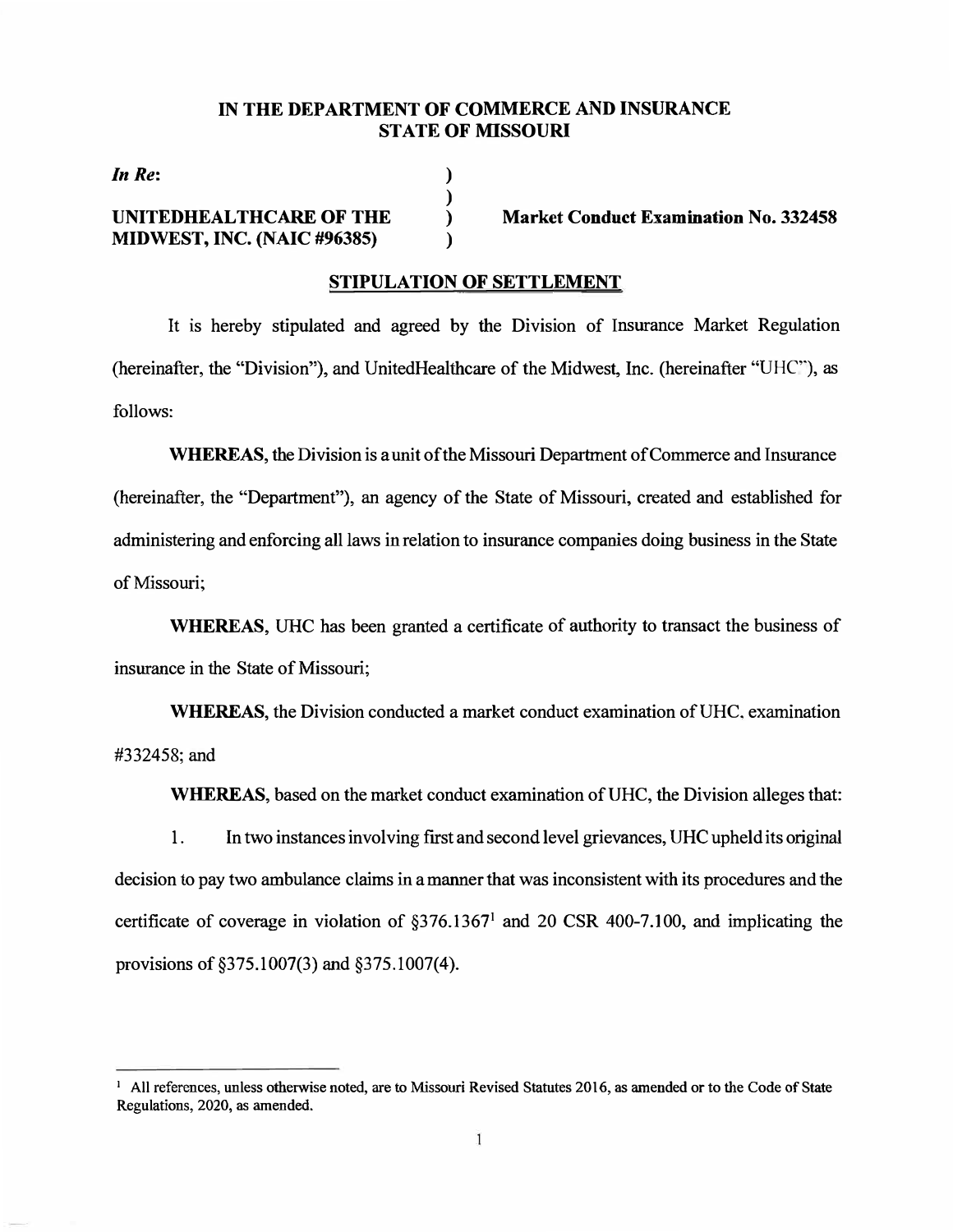$2.$ UHC failed to conduct a second level review of a claim when requested by the enrollee in violation of §376.1385.

3. UHC failed to pay two ambulance claims in accordance with its procedures and the certificate of coverage in violation of §376.1367 and 20 CSR 400-7.100, and implicating the provisions of §375.1007(3) and §375.1007(4).

WHEREAS, the Division and UHC have agreed to resolve the issues raised in the market conduct examination as follows:

 $A_{\cdot}$ Scope of Agreement. This Stipulation of Settlement (hereinafter, "Stipulation") embodies the entire agreement and understanding of the signatories with respect to the subject matter contained herein. The signatories hereby declare and represent that no promise, inducement or agreement not herein expressed has been made, and acknowledge that the terms and conditions of this agreement are contractual and not a mere recital.

**B. Remedial Action.** UHC agrees to take remedial action bringing it into compliance with the statutes and regulations of Missouri and agrees to maintain such remedial actions at all times, to reasonably ensure that the errors noted in the market conduct examination and in this Stipulation do not recur. Such remedial actions shall consist of the following:

1. UHC agrees to follow its operational procedures and provisions contained in the certificates of coverage for handling and processing of ambulance claims.

 $2.$ UHC agrees to take any steps necessary to ensure that the enrollee in the two ambulance claims cited in paragraph 3 above has been reimbursed for any amounts the enrollee paid in excess of any copayment for the two ambulance claims. UHC further agrees to provide documentation to the Division evidencing that the enrollee has been reimbursed by the provider or by UHC for any amounts the enrollee paid in excess of any copayment for the two ambulance claims.

 $\overline{2}$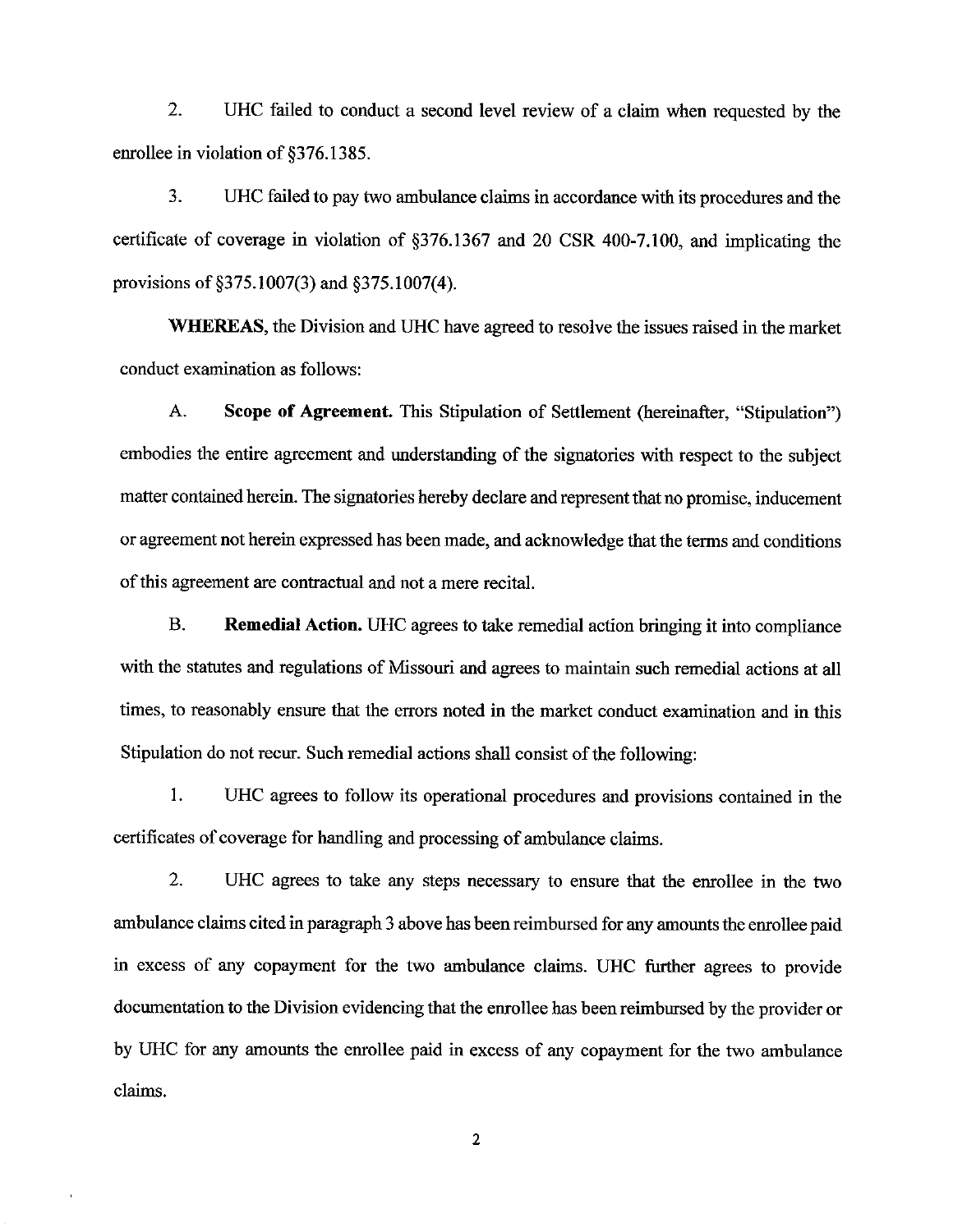C. **Compliance.** UHC agrees to file documentation with the Division, in a format acceptable to the Division, within 90 days of the entry of a final order of any remedial action taken to implement compliance with the terms of this Stipulation.

D. **Fees.** UHC agrees to pay any reasonable fees expended by the Division in conducting its review of the documentation provided by the Company pursuant to Paragraphs B and C of this Stipulation.

E. **Penalties.** The Division agrees that it will not seek penalties against UHC in connection with market conduct examination no. 332458.

F. **Non-Admission.** Nothing in this Stipulation shall be construed as an admission by UHC, this Stipulation being part of a compromise settlement to resolve disputed factual and legal allegations arising out of the above referenced market conduct examination.

G. **Waivers.** UHC, after being advised by legal counsel, does hereby voluntarily and knowingly waive any and all rights for procedural requirements, including notice and an opportunity for a hearing, and review or appeal by any trial or appellate court, which may have otherwise applied to the market conduct examination no. 332458.

H. **Changes.** No changes to this Stipulation shall be effective unless made in writing and agreed to by representatives of the Division and UHC.

I. **Governing Law.** This Stipulation shall be governed and construed in accordance with the laws of the State of Missouri.

J. **Authority.** The signatories below represent, acknowledge and warrant that they are authorized to sign this Stipulation, on behalf of the Division and UHC respectively.

K. **Counterparts.** This Stipulation may be executed in multiple counterparts, each of which shall be deemed an original and all of which taken together shall constitute a single document.

**3**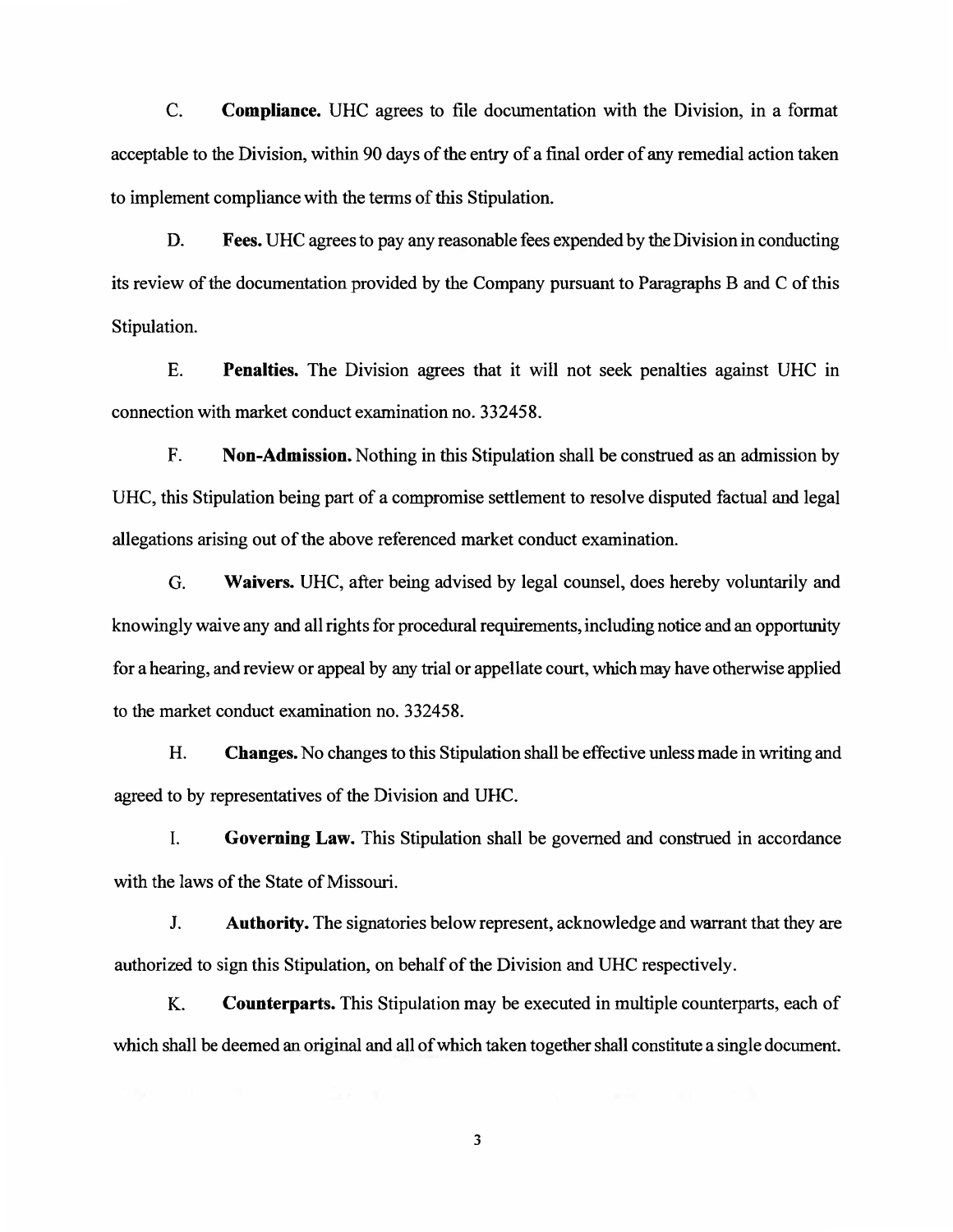Execution by facsimile or by electronically transmitted signature shall be fully and legally effective and binding.

L. Effect of Stipulation. This Stipulation shall not become effective until entry of a Final Order by the Director approving this Stipulation.

M. Request for an Order. The signatories below request that the Director issue an Order approving this Stipulation and ordering the relief agreed to in the Stipulation, and consent to the issuance of such Order.

11-23-2021 DATED:

Start Freitch

**Stewart Freilich** Chief Market Conduct Examiner and Senior Counsel Division of Insurance Market Regulation

Patrick Quinn Missouri Healthplan CEO UnitedHealthcare of the Midwest, Inc.

DATED:  $||22-2|$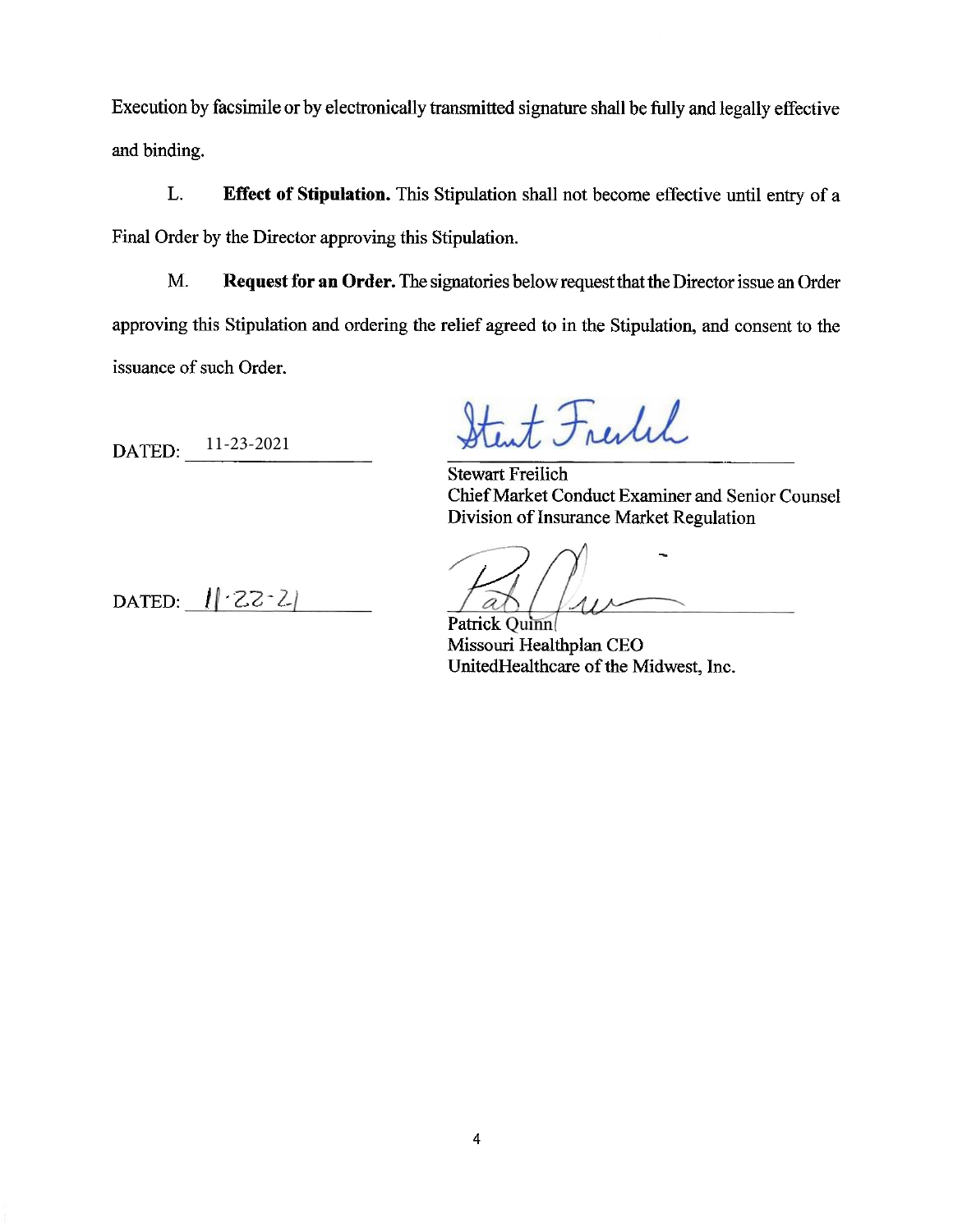

#### **FINAL MARKET CONDUCT EXAMINATION REPORT Health Business of**

## **UnitedHealthcare of the Midwest, Inc. NAIC #96385**

## **MISSOURI SBS EXAMINATION #332458**

## **NAIC MATS #MO-HICKSS1-125**

**November 23, 2021**

**Home Office 13655 Riverport Drive Maryland Heights, MO 63043**

**STATE OF MISSOURI DEPARTMENT OF COMMERCE & INSURANCE**

JEFFERSON CITY, MISSOURI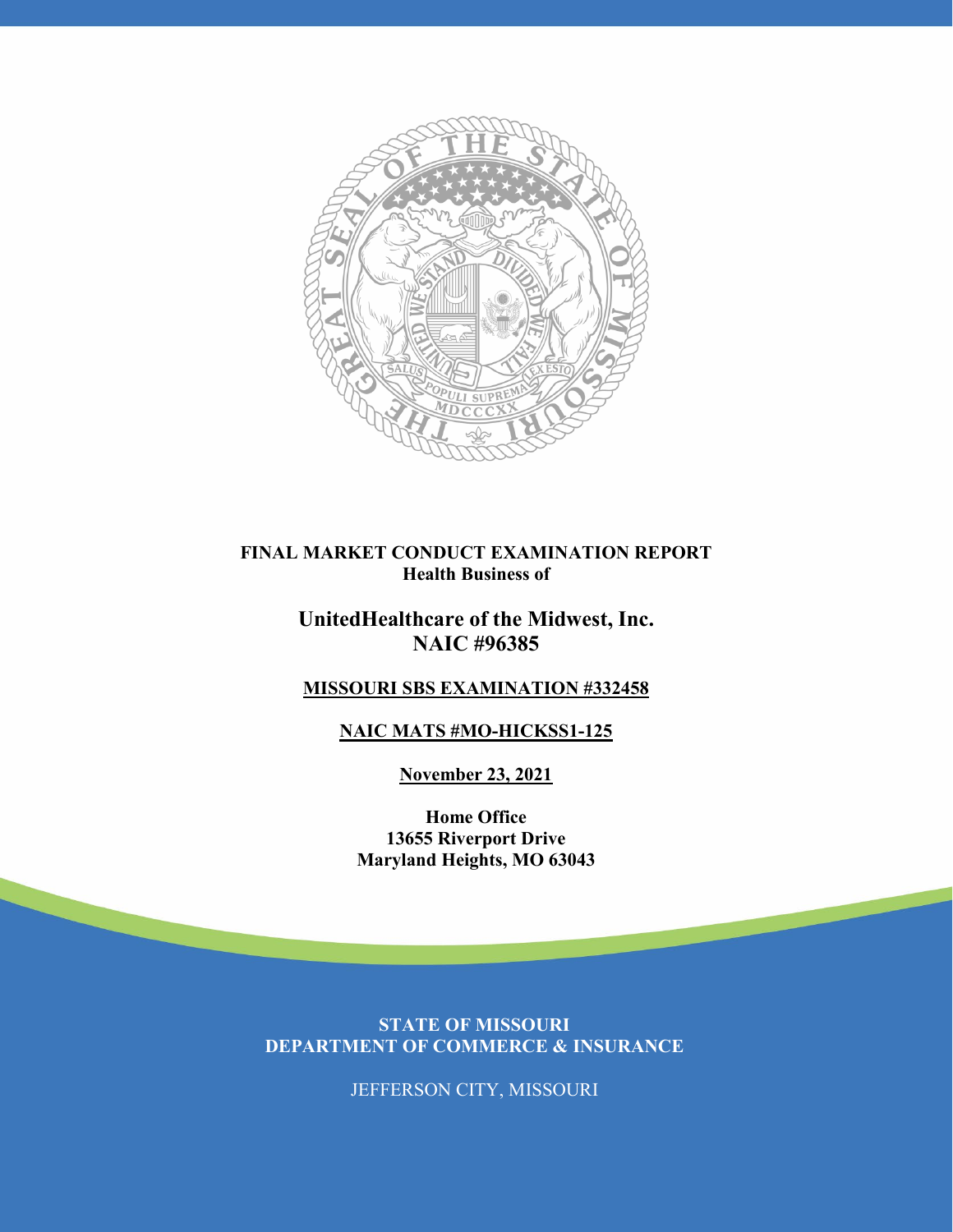# **TABLE OF CONTENTS**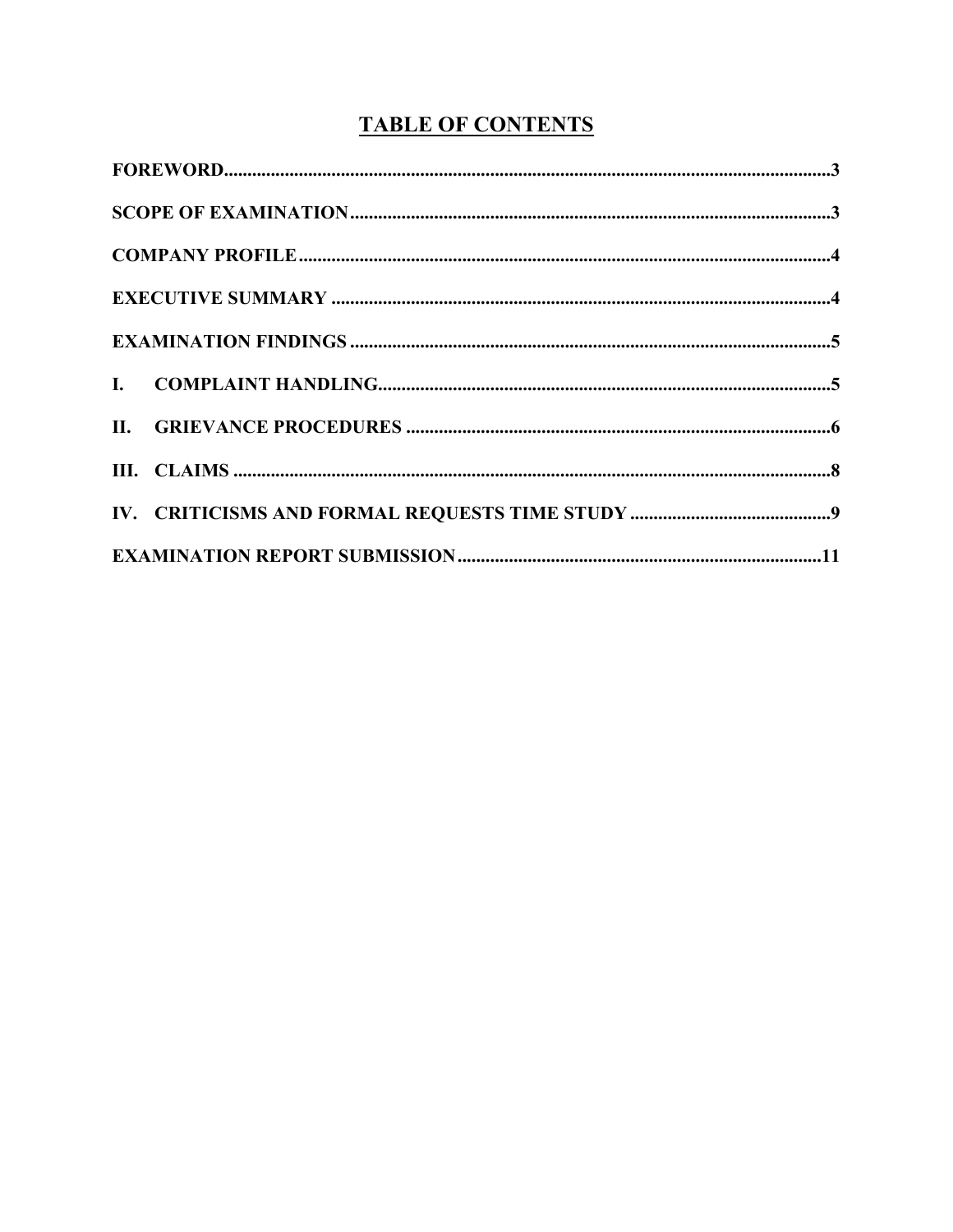November 23, 2021

Honorable Chlora Lindley-Myers, Director Missouri Department of Commerce and Insurance 301 West High Street, Room 530 Jefferson City, Missouri 65101

Director Lindley-Myers:

In accordance with your market conduct examination warrant, a targeted market conduct examination has been conducted of the specified lines of business and business practices of

#### **UnitedHealthcare of the Midwest, Inc. (NAIC #96385)**

hereinafter referred to as UnitedHealthcare or as the Company. This examination was conducted as a desk examination at the offices of the Missouri Department of Commerce and Insurance (DCI).

## **FOREWORD**

This examination report is generally a report by exception. However, failure to criticize specific practices, procedures, products or files does not constitute approval thereof by the DCI.

During this examination, the examiners cited errors considered potential violations made by the Company. Statutory citations were as of the examination period unless otherwise noted.

When used in this report:

- "Company" refers to UnitedHealthcare of the Midwest, Inc.
- "CSR" refers to the Missouri Code of State Regulations
- "DCI" refers to the Missouri Department of Commerce and Insurance
- "Director" refers to the Director of the Missouri Department of Commerce and Insurance
- "NAIC" refers to the National Association of Insurance Commissioners
- "RSMo" refers to the Revised Statutes of Missouri

## **SCOPE OF EXAMINATION**

The DCI has authority to conduct this examination pursuant to, but not limited to, §§374.110, 374.190, 374.205, 375.938, and 375.1009, RSMo., conducted in accordance with §374.205.

The purpose of this examination was to determine if the Company complied with Missouri statutes and DCI regulations. The primary period covered by this review is January 1, 2015, through December 31, 2017, unless otherwise noted. Errors found outside of this time period may also be included in the report.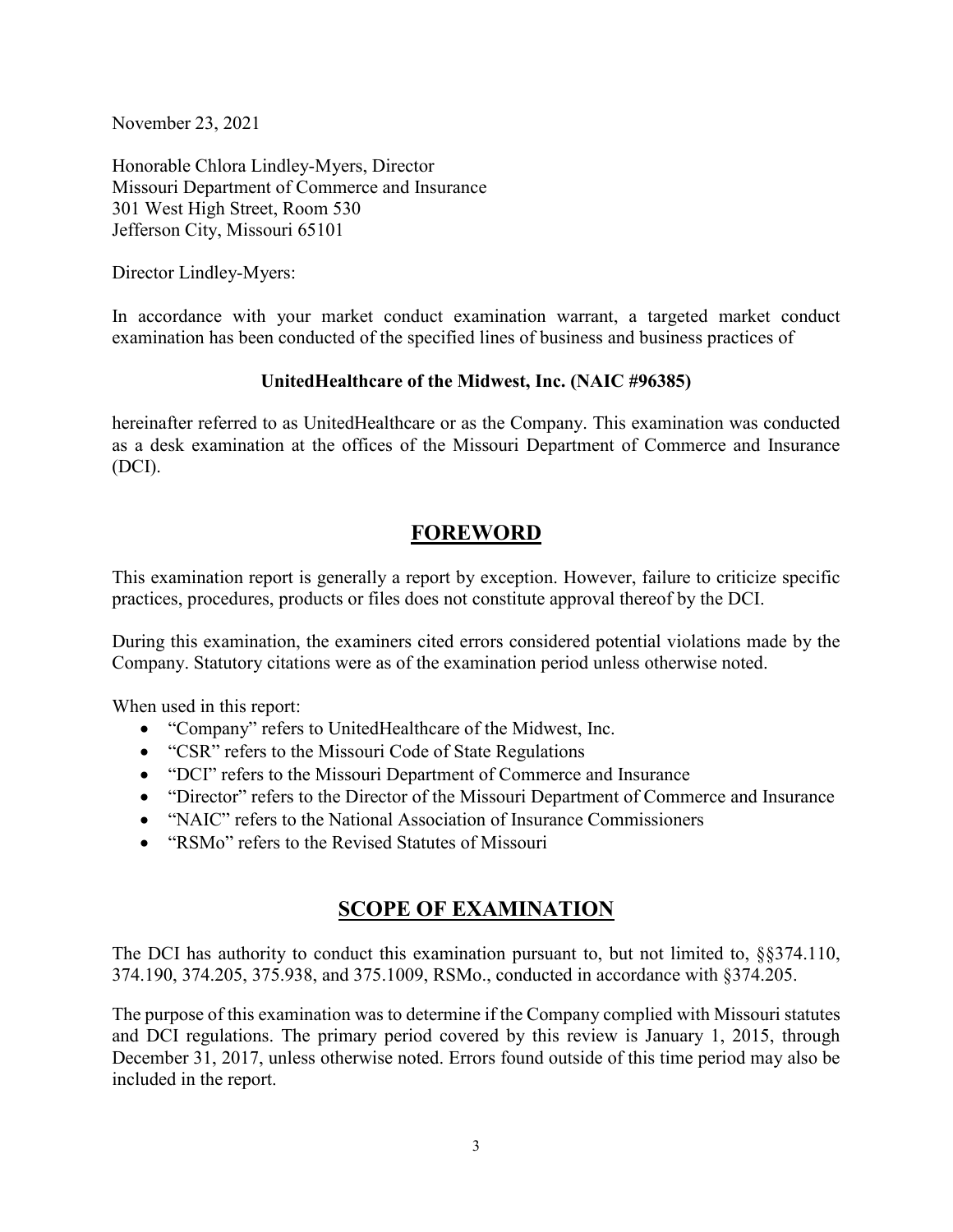The examination was a targeted examination involving the following lines of business and business functions: Health Insurance in the areas of Complaint Handling, Grievance Procedures, and Claims.

The examination was conducted in accordance with the standards in the NAIC's 2019 *Market Regulation Handbook*. As such, the examiners utilized the benchmark error rate guidelines from the NAIC *Market Regulation Handbook* when conducting reviews that applied a general business practice standard. The NAIC benchmark error rate for claims practices is seven percent (7%) and for other trade practices it is ten percent (10%). Error rates exceeding these benchmarks are presumed to indicate a general business practice. The benchmark error rates were not utilized for reviews not applying the general business practice standard.

In performing this examination, the examiners reviewed only a sample of the Company's practices, procedures, products and files. Therefore, some noncompliant practices, procedures, products and files may not have been found. As such, this report may not fully reflect all of the practices and procedures of the Company.

## **COMPANY PROFILE**

UnitedHealthcare of the Midwest, Inc. is licensed as a health maintenance organization (HMO) in Missouri pursuant to Chapter 354, RSMo. On February 26, 1985, the Company incorporated as Sanus Health Plan, Inc. in the state of Missouri, and it received a certificate of authority to operate as an HMO on July 23, 1985. The Company began operations on August 1, 1985 under the individual practice association form of HMO. Subsequently, the Company took part in a series of acquisitions, mergers and name changes resulting in the Company remaining as the surviving corporation with its current name.

The Company offers its enrollees a variety of managed care programs and products through contractual arrangements with health care providers. The Company is a wholly owned subsidiary of UnitedHealthcare, Inc. ("UHC"). UHC is a wholly owned subsidiary of United HealthCare Services, Inc. ("UHS"), a management corporation that provides services to the Company under the terms of a management agreement. UHS is a wholly owned subsidiary of UnitedHealth Group Incorporated ("UnitedHealth Group"). UnitedHealth Group is a publicly held company trading on the New York Stock Exchange.

## **EXECUTIVE SUMMARY**

The DCI conducted a targeted market conduct examination of UnitedHealthcare of the Midwest, Inc. The examiners found the following areas of concern:

#### **COMPLAINT HANDLING**

• In two complaints involving first and second level grievances, the Company upheld its original decision to pay two ambulance claims in a manner that was contrary to the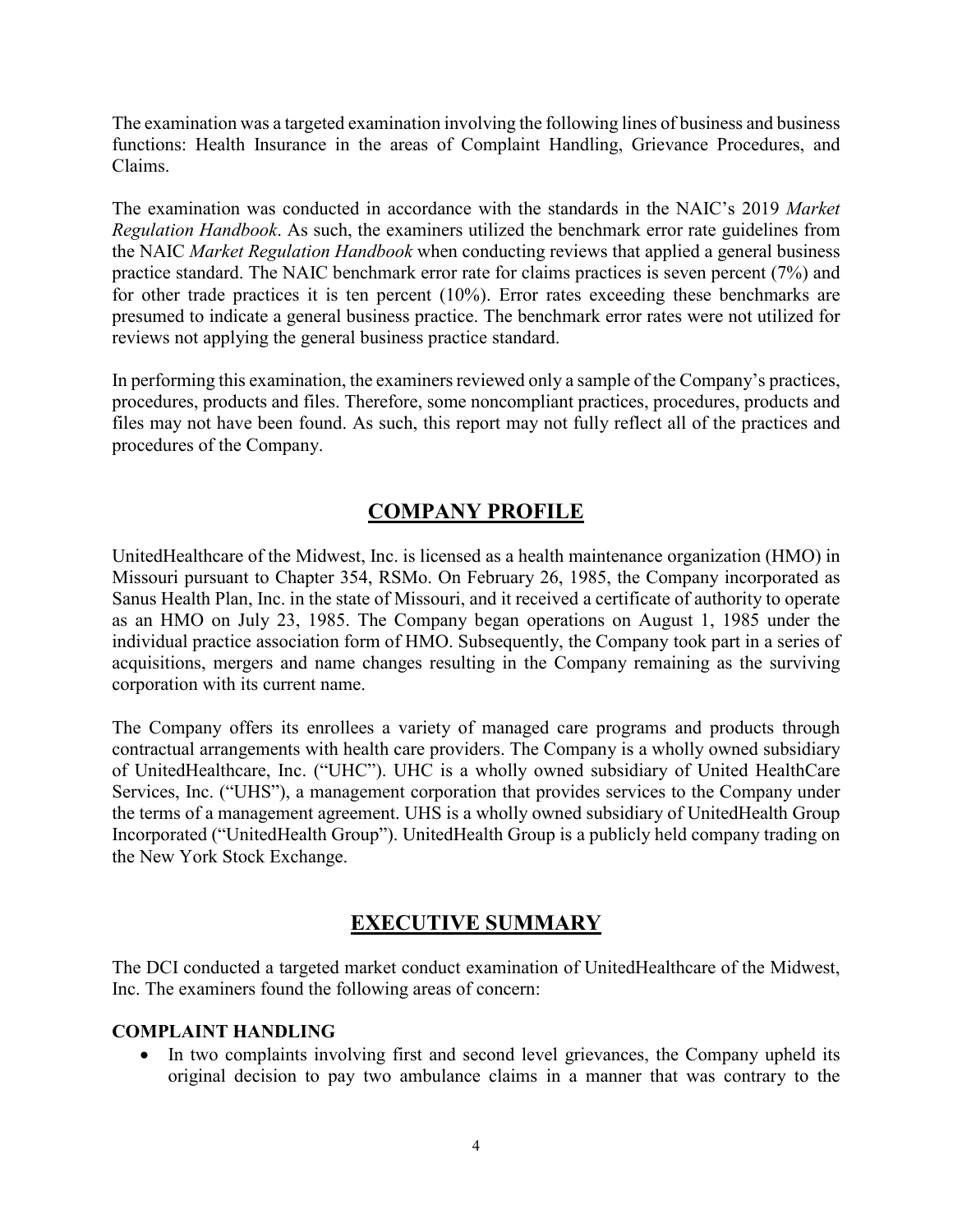Company's own procedures and the certificate of coverage. Reference: §§375.1007(3) and (4) and 376.1367, RSMo, and 20 CSR 400-7.100.

#### **GRIEVANCE PROCEDURES**

• The Company failed to conduct a second level review of a claim when requested by the enrollee. Reference: §376.1385, RSMo.

#### **CLAIMS**

• The Company failed to pay two ambulance claims in accordance with the Company's own procedures and the certificate of coverage, which resulted in an underpayment of the claims. Reference: §§375.1007(3) and (4) and 376.1367, RSMo, and 20 CSR 400-7.100.

## **EXAMINATION FINDINGS**

#### **I. COMPLAINT HANDLING**

The complaint handling portion of the examination provides a review of the Company's complaint handling practices. The examiners reviewed how the Company handled complaints to ensure it was performing according to its own guidelines and Missouri statutes and regulations.

#### **A. NAIC Complaint Handling Standard 1: All complaints are recorded in the required format on the regulated entity's complaint register.**

Pursuant to §375.936(3), RSMo, and 20 CSR 100-8.040(3)(D), insurance companies are required to maintain a log or register of all written complaints received for the last three years. The log or register must include all Missouri complaints, including those sent to the DCI and those sent directly to the Company. The examiners requested and reviewed the Company's complaint log as to content and format.

The Company's complaint log contained eight complaint records of complaints sent directly to the Company and one complaint sent to the DCI. To verify the accuracy of the complaint log as to DCI complaints, the examiners reviewed the DCI complaint system and noted only the one complaint.

The examiners found no errors in this review.

#### **B. NAIC Complaint Handling Standard 2: The regulated entity has adequate complaint handling procedures in place and communicates such procedures to policyholders.**

To test for this standard, the examiners requested a copy of the Company's complaint handling procedure manual and reviewed it. Examiners also reviewed the Company's certificates of coverage to determine if the documents communicate clear procedures on how to file a complaint.

The examiners found no errors in this review.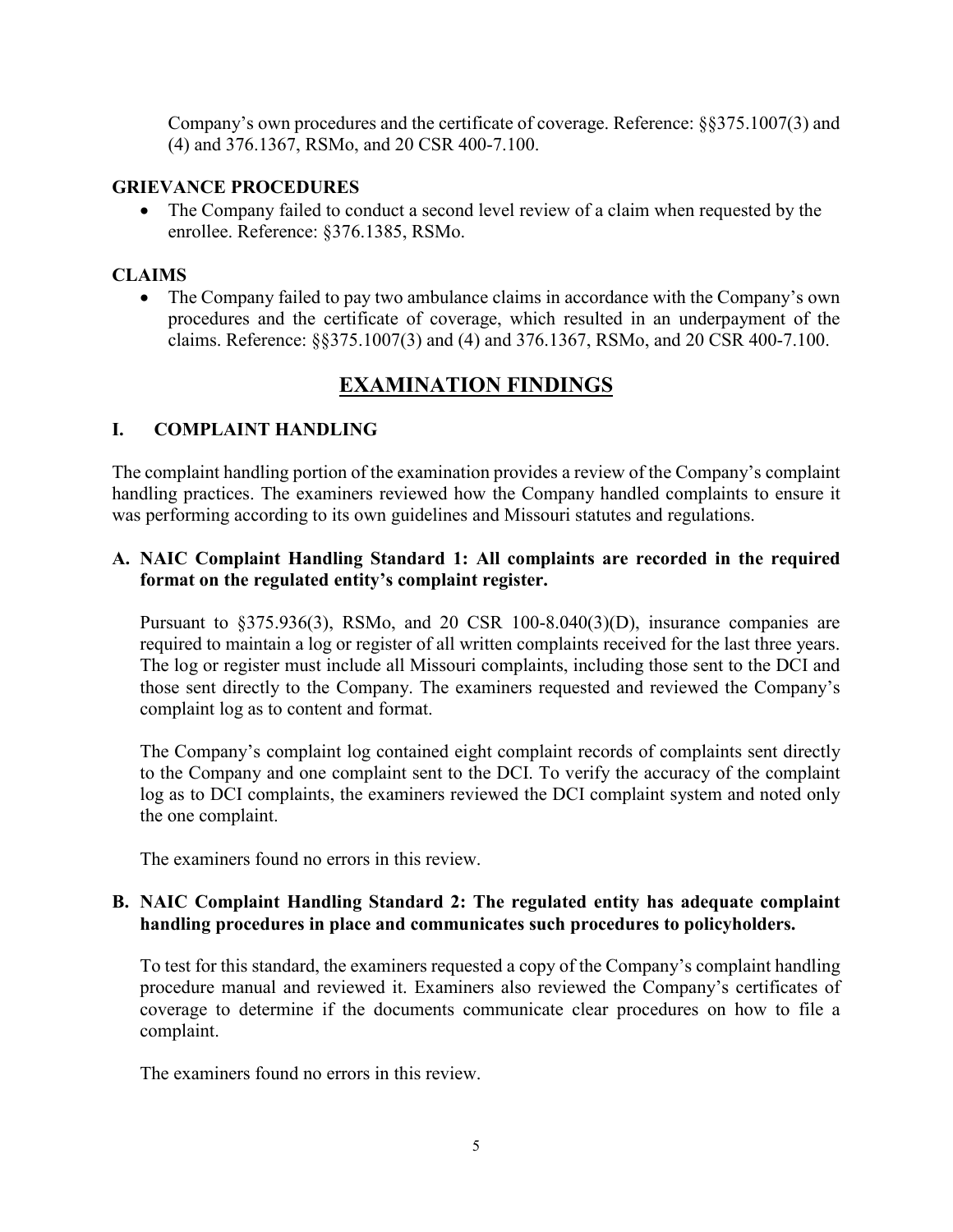#### **C. NAIC Complaint Handling Standard 3: The regulated entity takes adequate steps to finalize and dispose of the complaint in accordance with applicable statutes, rules and regulations and contract language.**

To test for this standard, the examiners requested and reviewed the files for all nine of the complaints listed in the complaint log to determine if the Company had adequately resolved the complaints. The examiners found the following errors in this review.

Finding 1: In two complaints involving first and second level grievances, the Company upheld its original decision to pay two ambulance claims in a manner that was contrary to the Company's own procedures and the certificate of coverage.

Reference: §§375.1007(3) and (4) and 376.1367, RSMo, and 20 CSR 400-7.100.

#### **D. NAIC Complaint Handling Standard 4: The time frame within which the regulated entity responds to complaints is in accordance with applicable statutes, rules and regulations.**

To test for this standard, the examiners reviewed the nine complaint files to assess whether the Company responded in a timely manner.

The examiners found no errors in this review.

#### **II. GRIEVANCE PROCEDURES**

The grievance procedures portion of the examination is designed to evaluate how well the Company handles grievances. The Missouri definition of a "grievance" is set forth in §376.1350(17), RSMo.

**A. NAIC Health Examination Grievance Procedure Standard 1: The health carrier treats as a grievance any written complaint, or any oral complaint that involves an urgent care request, submitted by or on behalf of a covered person regarding: 1) the availability, delivery or quality of health care services, including a complaint regarding an adverse determination made pursuant to utilization review; 2) claims payment, handling or reimbursement for health care services; or 3) matters pertaining to the contractual relationship between a covered person and the health carrier.**

To test for this standard, the examiners reviewed the nine complaint files requested in Complaint Handling Standard 3 above to assess whether the Company is correctly identifying and treating as grievances those complaints that meet the definition in §376.1350(17), RSMo.

The examiners found no errors in this review.

**B. NAIC Health Examination Grievance Procedure Standard 2: The health carrier documents, maintains and reports grievances and establishes and maintains grievance procedures in compliance with applicable statutes, rules and regulations.**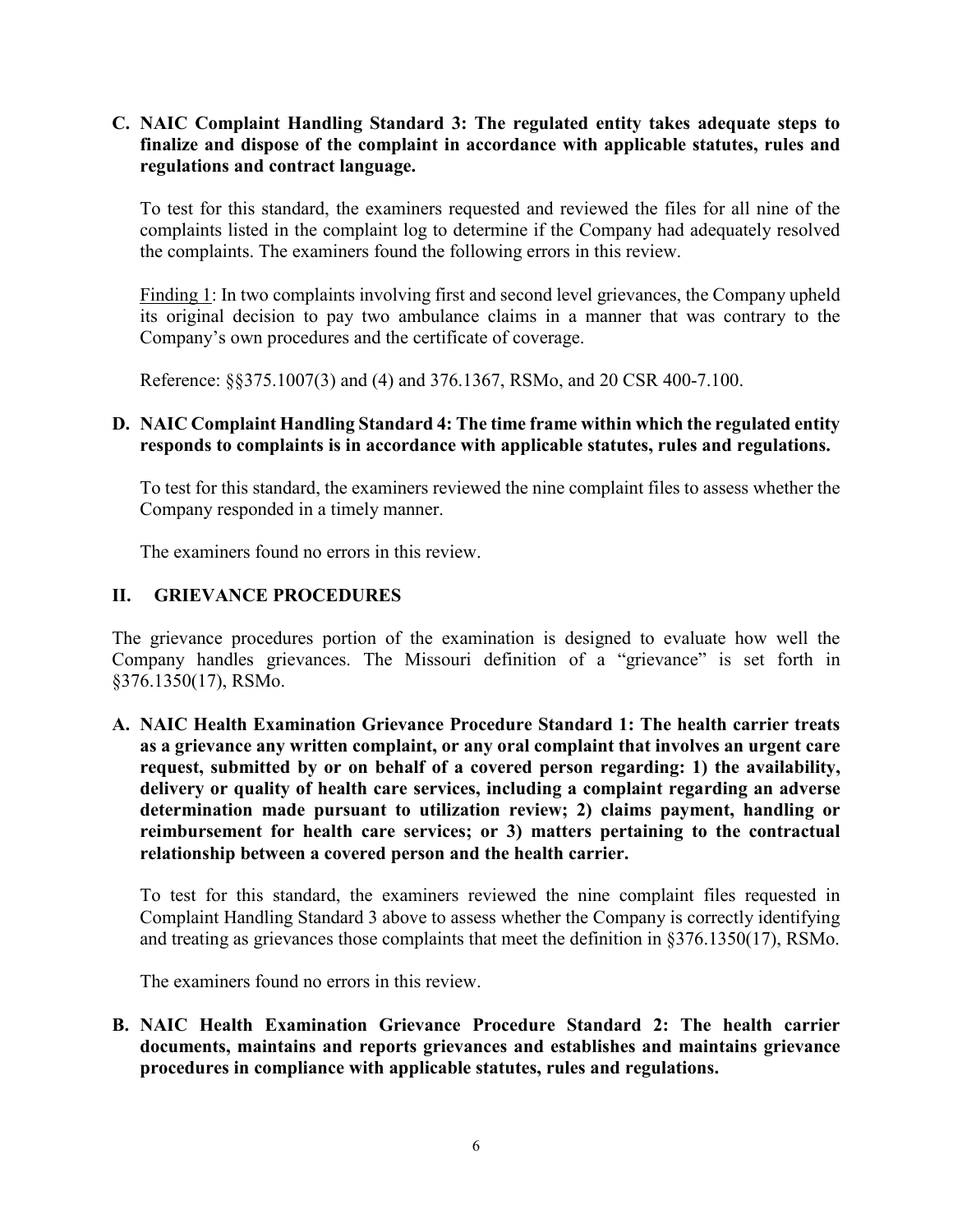To test for this standard, the examiners requested the Company provide its grievance log in conjunction with the complaint log requested in Complaint Handling Standard 1 above. Since the Company maintains a consolidated log (i.e., all complaints, including complaints that constitute grievances, are maintained in the same log), the examiners reviewed the complaint log to assess whether it meets the standards in §§376.1375 and 354.445, RSMo, and 20 CSR 400-7.110.

The examiners found no errors in this review.

**C. NAIC Health Examination Grievance Procedure Standard 3: A health carrier has implemented grievance procedures, disclosed the procedures to covered persons, in compliance with applicable statutes, rules and regulations, and files with the commissioner a copy of its grievance procedures, including all forms used to process a grievance.**

To test for this standard, the examiners requested and reviewed the Company's procedures specific to grievances in conjunction with the request for complaint handling procedures in Complaint Handling Standard 2 above. In addition, the examiners verified that the Company filed its grievance procedures with the DCI and that the Company informs enrollees of those procedures. The examiners also reviewed the Company's certificates of coverage to determine if the documents communicate clear procedures on how to file a grievance.

The examiners found no errors in this review.

**D. NAIC Health Examination Grievance Procedure Standard 4: The health carrier has procedures for and conducts first level reviews of grievances involving an adverse determination in compliance with applicable statutes, rules and regulations.**

To test for this standard, the examiners identified four of the nine complaint files requested in Complaint Handling Standard 3 above as first level reviews of grievances involving an adverse determination. The examiners reviewed all four of these files to see if they were handled in accordance with the requirements of §376.1382, RSMo, and the Company's written procedures.

The examiners found no errors in this review.

#### **E. NAIC Health Examination Grievance Procedure Standard 5: The health carrier has procedures for and conducts standard reviews of grievances not involving an adverse determination in compliance with applicable statutes, rules and regulations.**

To test for this standard, the examiners identified two of the nine complaint files requested in Complaint Handling Standard 3 above as first level reviews of grievances not involving an adverse determination. The examiners reviewed both of these files to see if they were handled in accordance with the requirements of §376.1382, RSMo, and the Company's written procedures. Although the examiners found errors in the resolution of these two first level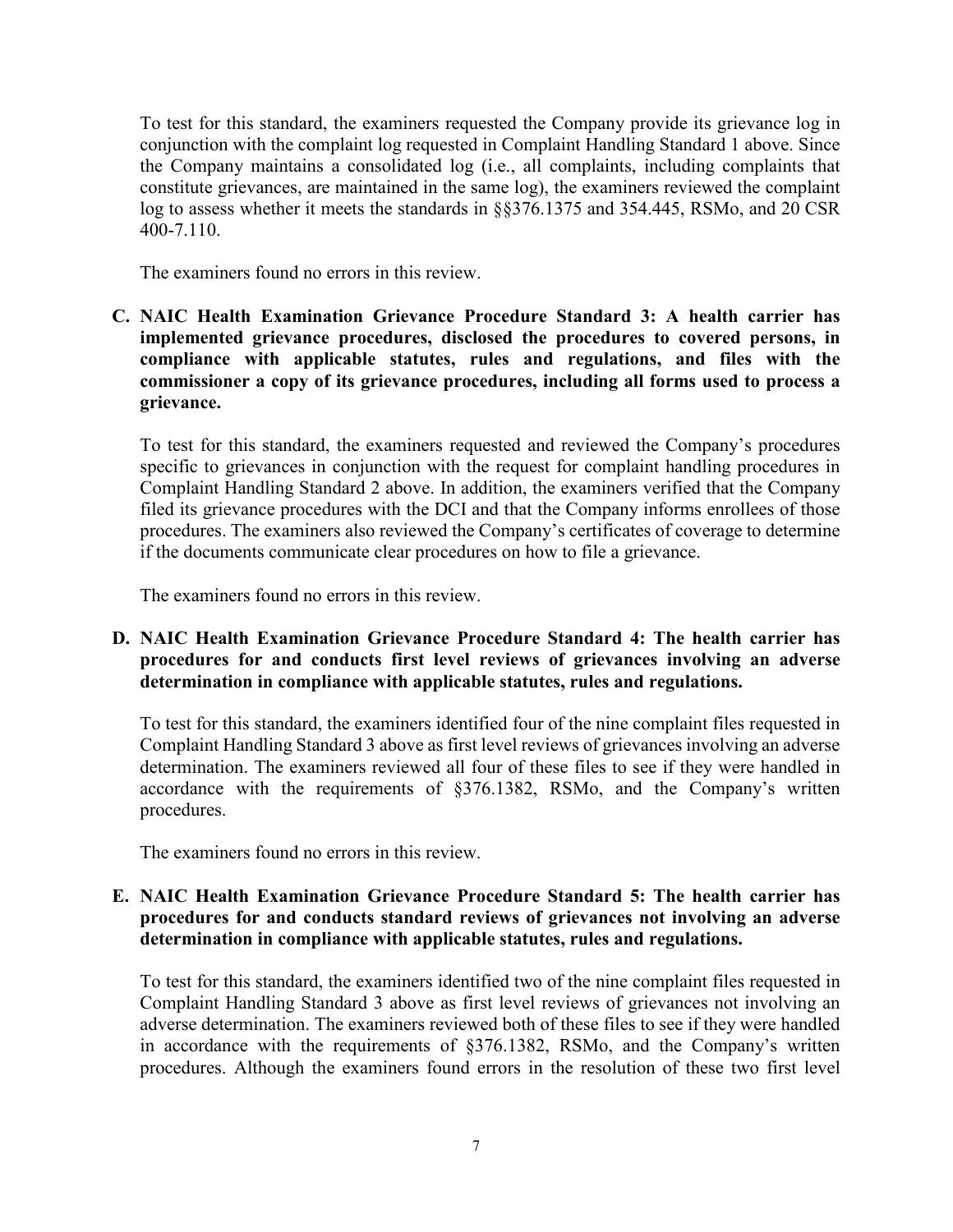reviews as noted in Complaint Handling Standard 3 above, the examiners found no errors in the procedural handling.

#### **F. NAIC Health Examination Grievance Procedure Standard 6: The health carrier has procedures for voluntary reviews of grievances and conducts voluntary reviews of grievances in compliance with applicable statutes, rules and regulations.**

To test for this standard, the examiners identified two of the nine complaint files requested in Complaint Handling Standard 3 above as involving second level reviews of grievances included in files with first level reviews. The examiners also identified one complaint file involving a first level review where a second level review appeared to have been requested. The examiners reviewed these files to see if they were handled in accordance with the requirements of §376.1385, RSMo, and the Company's written procedures. The examiners found an error in the resolution of one of the second level reviews as noted in Complaint Handling Standard 3 above and also noted the following error applicable to this standard.

Finding 1: The Company failed to conduct a second level review of a claim when requested by the enrollee.

Reference: §376.1385, RSMo.

#### **G. NAIC Health Examination Grievance Procedure Standard 7: The health carrier has procedures for and conducts expedited reviews of urgent care requests of grievances involving an adverse determination in compliance with applicable statutes, rules and regulations.**

To test for this standard, the examiners identified two of the nine complaint files requested in Complaint Handling Standard 3 above as grievances involving expedited reviews of urgent care requests. The examiners reviewed these files to see if they were handled in accordance with the requirements of §376.1389, RSMo, and the Company's written procedures.

The examiners found no errors in this review.

#### **III. CLAIMS**

The claims portion of the examination provides a review of the Company's compliance with Missouri statutes and regulations regarding claims handling practices such as the timeliness of handling, accuracy of payment, adherence to contract provisions, and compliance with Missouri statutes and regulations.

#### **NAIC Claims Examination Standard 6: Claims are properly handled in accordance with policy provisions and applicable statutes (including HIPAA), rules and regulations.**

Due to the Company's improper handling of the complaints/grievances referenced in Complaint Handling Standard 3 above, the examiners decided a review of ambulance claims would be appropriate. Accordingly, the examiners requested information on the number of ambulance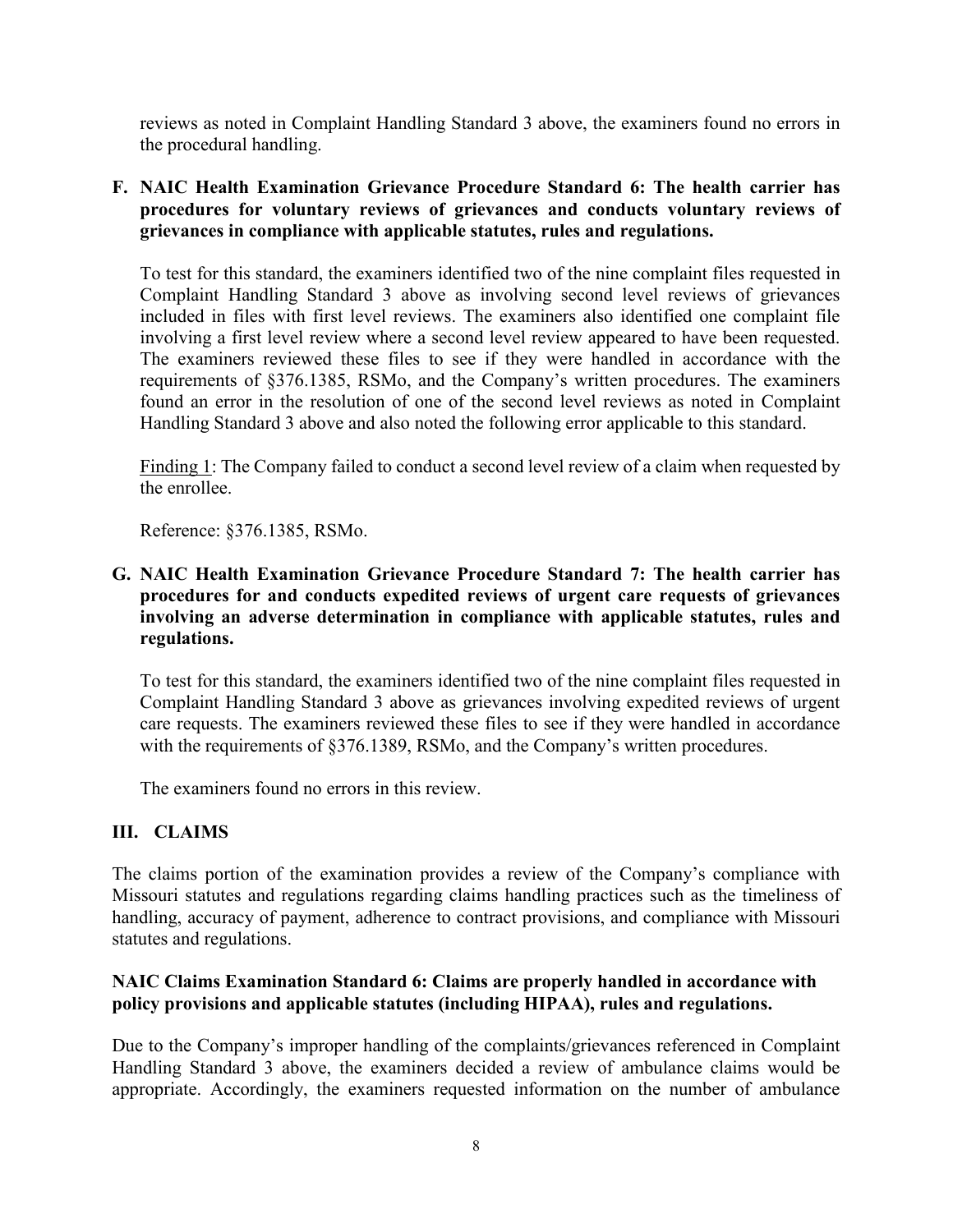claims submitted during the scope of the examination. The Company responded that it had only received 11 claims within the period, so examiners requested all 11 ambulance claim files to review for compliance with the standards for claim handling in §375.1007, RSMo, 20 CSR 100-1.020, and 20 CSR 100-1.050

| Field Size       |        |
|------------------|--------|
| Type of Sample   | Census |
| Number of Errors |        |
| Error Ratio      | 18.18% |

The examiners found the following errors in this review.

Finding 1: The Company failed to pay two ambulance claims in accordance with the Company's own procedures and the certificate of coverage, which resulted in an underpayment of the claims.

Reference: §§375.1007(3) and (4) and 376.1367, RSMo and 20 CSR 400-7.100.

## **VI. CRITICISMS AND FORMAL REQUESTS TIME STUDY**

This study is based upon the time required by the Company to provide the examiners with the requested material or to respond to criticisms. Missouri statutes and regulations require companies to respond to criticisms and formal requests within 10 calendar days. In the event an extension of time was requested by the Company and granted by the examiners, the response was deemed timely if it was received within the subsequent time frame. If the response was not received within the allotted time, the response was not considered timely.

#### **A. Criticism Time Study**

| <b>Number of Calendar</b><br><b>Days to Respond</b>              | <b>Number of Criticisms</b> | <b>Percentage of Total</b> |
|------------------------------------------------------------------|-----------------------------|----------------------------|
| $0$ to $10$ days                                                 |                             | 100.00%                    |
| Over 10 days with<br>extension                                   |                             | $0.00\%$                   |
| Over 10 days without<br>extension or after<br>extension due date |                             | $0.00\%$                   |
| Totals                                                           |                             | 100 00%                    |

The examiners found no errors in this review.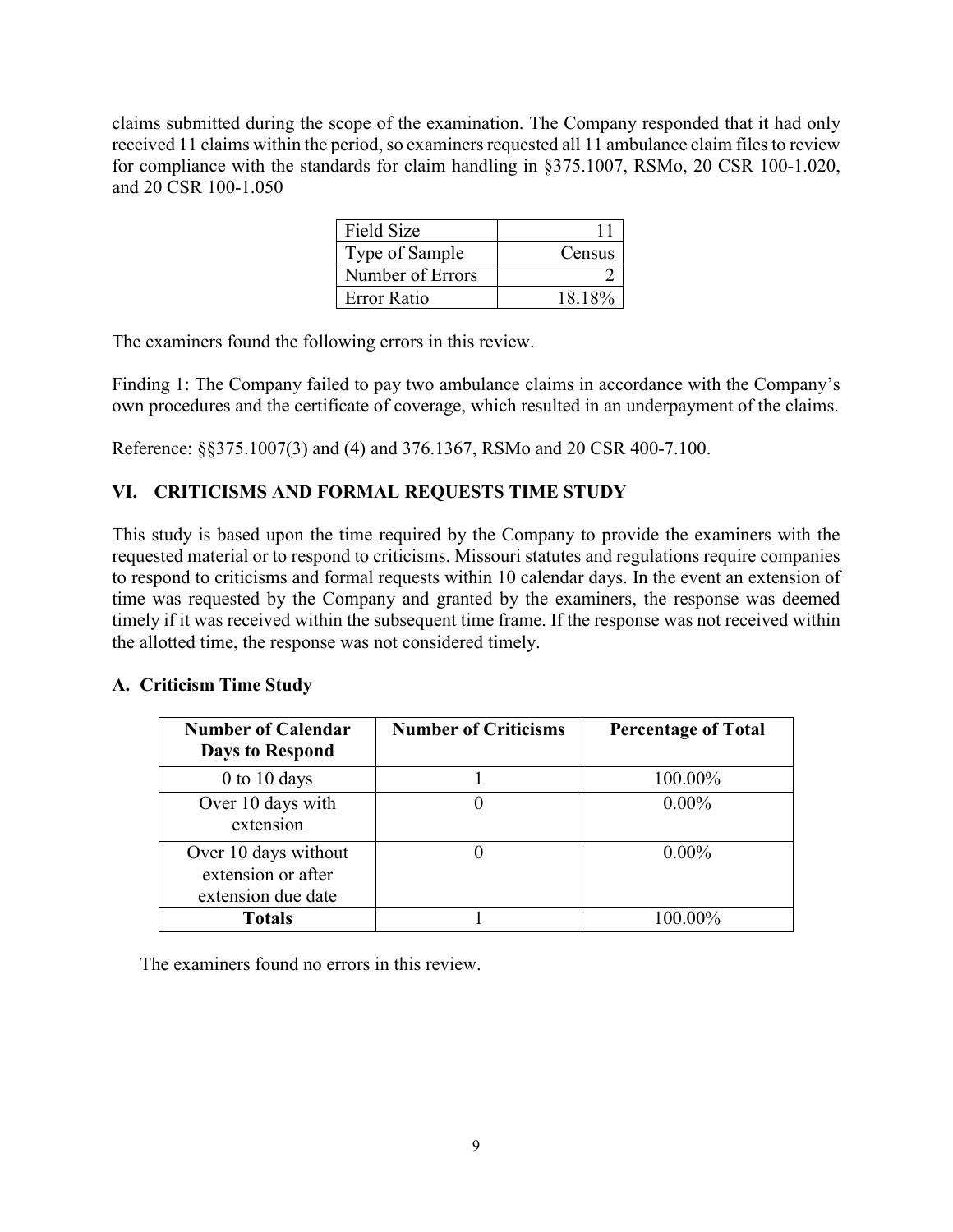## **B. Formal Request Time Study**

| <b>Number of Calendar</b><br><b>Days to Respond</b>              | <b>Number of Requests</b> | <b>Percentage of Total</b> |
|------------------------------------------------------------------|---------------------------|----------------------------|
| $0$ to $10$ days                                                 |                           | 66.67%                     |
| Over 10 days with<br>extension                                   | っ                         | 33.33%                     |
| Over 10 days without<br>extension or after<br>extension due date |                           | $0.00\%$                   |
| <b>Totals</b>                                                    |                           | $100.00\%$                 |

The examiners found no errors in this review.